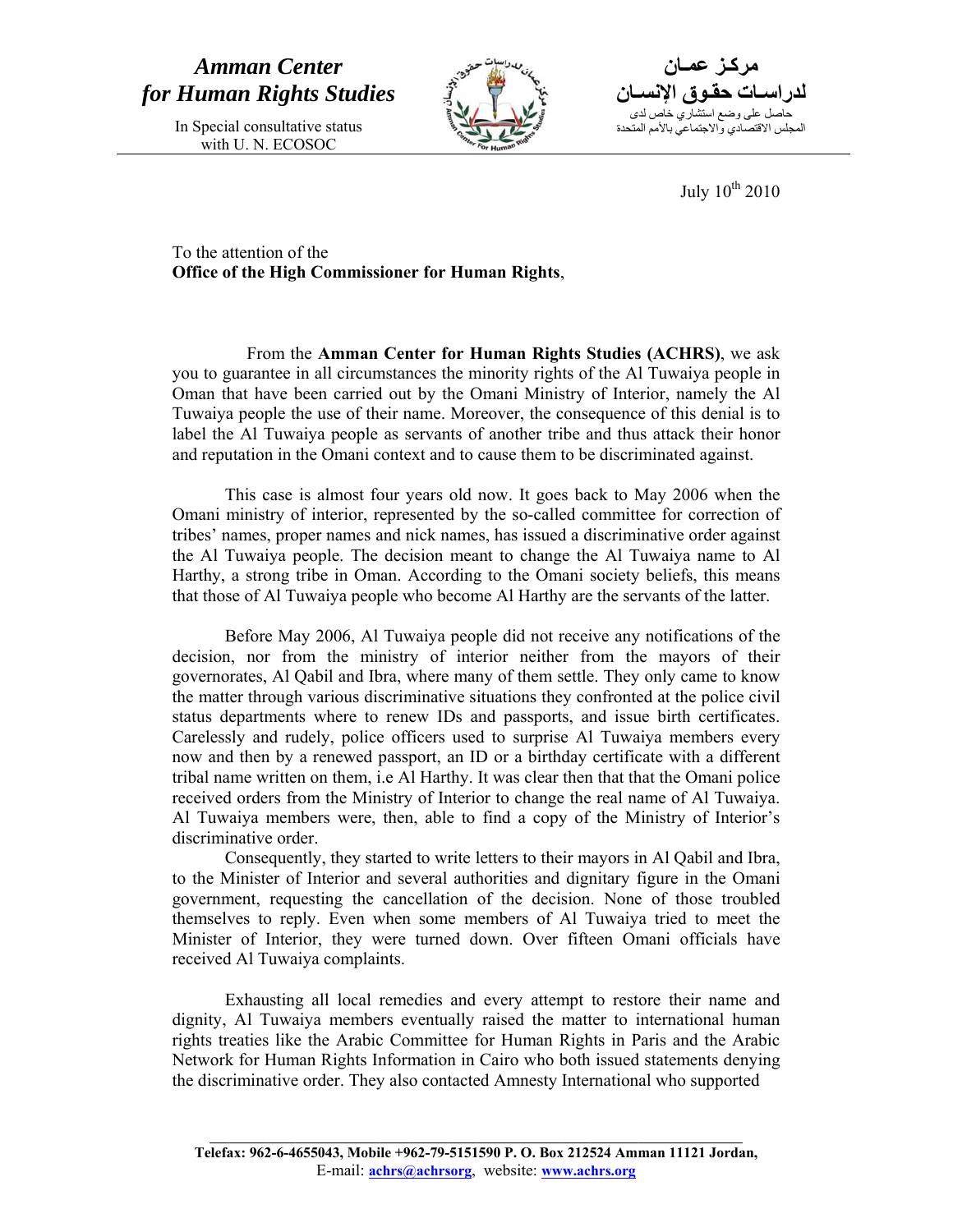## *Amman Center for Human Rights Studies*

In Special consultative status with U. N. ECOSOC



**مرآـز عمـان**  حاصل على وضع استشاري خاص لدى **لدراسـات حقـوق الإنسـان** المجلس الاقتصادي والاجتماعي بالأمم المتحدة

them through addressing the Omani ministry of foreign affairs in 2009 and 2010. A member of Al Tuwaiya family has been to some 3 Arabic countries in an attempt to get help from NGOs.

The Al Tuwaiya people have taken this case to the Omani Administrative Court in Muscat in 2007/2008 but to no avail as the Administrative Court took the side of the Ministry of Interior claiming that all decisions by this Ministry are of supreme authority that no court in the country can override. The Al Tuwaiya people have then appealed against the Administrative Court decision but again to no avail. In their defense of their basic rights, which was led by an Omani lawyer, The Al Tuwaiya people have demanded the Ministry of Interior to cancel its discriminative order and provide substantial proof of the cancellation. They have also requested the ministry to apologize to the Al Tuwaiya members after all the humiliations caused to them as a consequence of the ministry's biased decision to change their name. Several documents were submitted to the Admin Court documenting the financial and moral damages caused to the Al Tuwaiya people due to the Ministry's decision. Al Tuwaiya people have demanded compensations for those damages which have been very costly on their side. None of Al Tuwaiya's demands have been considered by the Admin court nor any other Omani authority.

Only in December 2009, the ministry of interior claimed verbally that it has "cancelled" its racial decision, but without notifying its victims officially or providing them with final written recession. Again, through police officers Al Tuwaiya people came to know about the "cancellation" which has been conducted haphazardly and in the most humiliating ways. Any person of Al Tuwaiya who wishes to renew an official document has to wait for hours in the police departments and has to go through various insulting steps to get his real name restored. Some of Al Tuwaiya members have failed to get their real names restored even though they have waited for a long time and have been to the several police departments that they were told to visit.

While many of Al Tuwaiya members are still not able to get back their real names despite of the order cancellation, the Ministry of Interior refuses to provide them with compensations to the damages it caused and continues to ignore their calls for official documents stating the cancellation of the order.

Since the 2006 it is still not clear where this matter is heading to and what might happen to the fate of Al Tuwaiya people in the future. It is of great importance to note here that an official in the Ministry of Interior has flatly said to some members of Al Tuwaiya that he along with his colleagues will try as much as they can to prevent them from writing their real names.